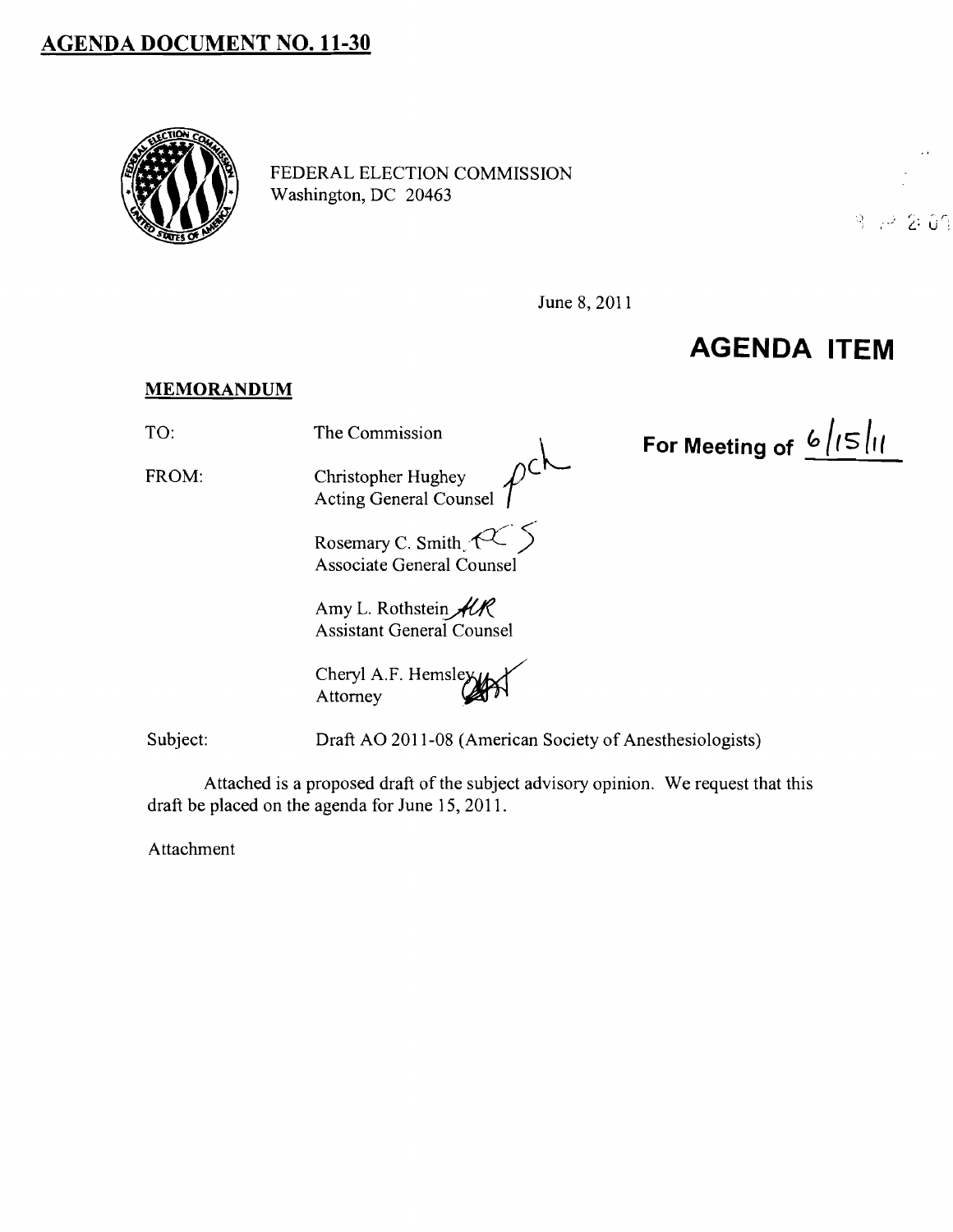$\mathbf{1}$ ADVISORY OPINION 2011-08

2 Glenn Willard, Esq.<br>3 Patton Boggs LLP

- 3 Patton Boggs LLP<br>4 2550 M Street, NW
- 
- 4 2550 M Street, NW<br>5 Washington, DC 20 5 Washington, DC 20037-1350 **DRAFT**
- 6

7 Dear Mr. Willard:

| $8\,$           | We are responding to your advisory opinion request on behalf of the American Society of            |
|-----------------|----------------------------------------------------------------------------------------------------|
| 9               | Anesthesiologists ("ASA"), concerning the application of the Federal Election Campaign Act of      |
| 10 <sup>°</sup> | 1971, as amended (the "Act"), and Commission regulations to the status of ASA's Retired            |
| 11              | Members and Life Members. <sup>1</sup> The Commission concludes that Life Members and Retired      |
| 12              | Members are "members" of ASA for the purposes of the Act and Commission regulations.               |
| 13              | Therefore, ASA may solicit Life Members and Retired Members for contributions to its separate      |
| 14              | segregated fund (the "SSF"), the American Society of Anesthesiologists Political Action            |
| 15              | Committee ("ASAPAC").                                                                              |
| 16              | <b>Background</b>                                                                                  |
| 17              | The facts presented in this advisory opinion are based on your letter received on April 28,        |
| 18              | 2011.                                                                                              |
| 19              | ASA is a non-profit medical society incorporated in New York, and described in section             |
| 20              | 501(c)(6) of the Internal Revenue Code. ASA's purpose is "to associate and affiliate into one      |
| 21              | organization all of the reputable physicians in the U.S., its territories and possessions, who are |
| 22              | engaged in the practice of or otherwise especially interested in anesthesiology" ASA               |
| 23              | Bylaws, sec. 1.00. ASA is the connected organization of ASAPAC.                                    |

 $1$  That ASA regards these individuals as members pursuant to their own governing documents does not resolve the question of whether such members qualify as "members" as that term is used in Commission regulations. To avoid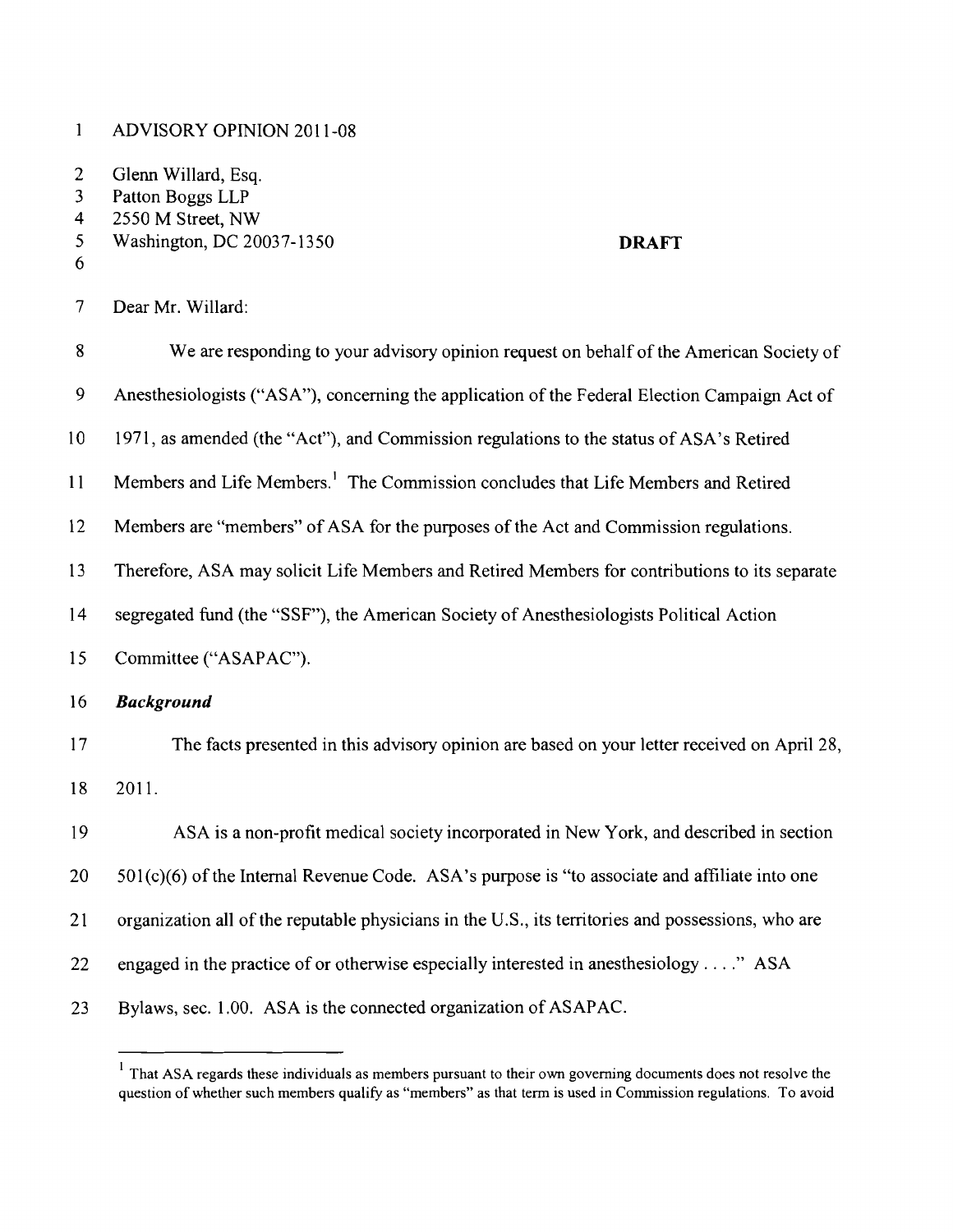| $\mathbf{1}$            | ASA's membership consists of approximately 45,000 physicians and other professionals             |
|-------------------------|--------------------------------------------------------------------------------------------------|
| $\overline{2}$          | who engage in, or are especially interested in, the medical practice of anesthesiology. ASA has  |
| $\mathfrak{Z}$          | multiple geographically based Component Societies. These Component Societies are chartered       |
| $\overline{\mathbf{4}}$ | by ASA's Board of Directors. ASA Bylaws, sec. 1.31. Generally, to become an ASA member,          |
| 5                       | an individual must be a member of a State Component Society. <sup>2</sup> ASA Bylaws, sec. 1.34. |
| 6                       | ASA's highest governing body is its House of Delegates. The House of Delegates                   |
| $\tau$                  | comprises delegates who are elected by the Component Societies, members of the Board of          |
| $8\,$                   | Directors, officers of ASA, past presidents of ASA, section chairs, and other delegates of       |
| 9                       | subspecialty societies and resident societies. ASA Bylaws, sec. 1.12. Delegates are elected by   |
| 10                      | the Component Societies, and must be voting members in the Component Society they represent.     |
| 11                      | ASA Bylaws, sec. 1.61.                                                                           |
| 12                      | ASA's Bylaws expressly state the qualifications and requirements of each type of                 |
| 13                      | membership. ASA Bylaws, sec. 3. ASA makes its bylaws and administrative procedures               |
| 14                      | available to its members on request and on the "members only" page of its web site. ASA          |
| 15                      | expressly solicits persons to become members by advertising on its web site, and by direct mail  |
| 16                      | communications to anesthesiologists. ASA acknowledges an individual's acceptance of              |
| 17                      | membership by sending written confirmation in the form of a membership card, as well as listing  |
| 18                      | the new member on the ASA Directory of Members on the "members only" section of ASA's            |
| 19                      | web site.                                                                                        |

confusion, in this advisory opinion the Commission will employ the tenn "members" in quotation marks to mean "members" as defined by Commission regulations.

 $2<sup>2</sup>$  Certain individuals may be Active Members "at large" or Affiliate Members of ASA without being members of a Component Society. *See* ASA Bylaws, sees. 1.341 and 1.342. The status of these individuals was not raised by ASA and is not addressed in this advisory opinion.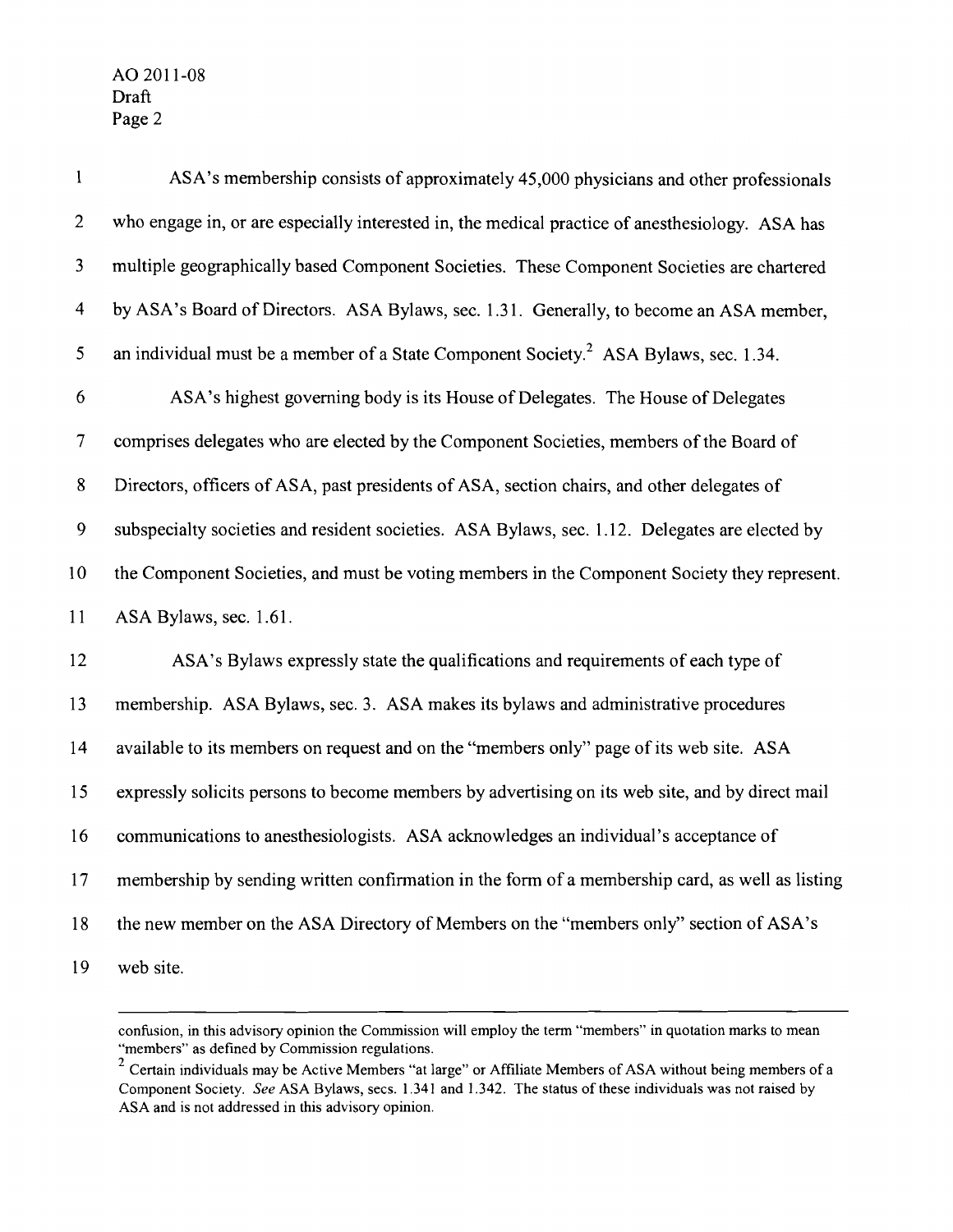| $\mathbf{1}$   | ASA has eight categories of membership, including Life Members and Retired Members.                 |
|----------------|-----------------------------------------------------------------------------------------------------|
| $\overline{2}$ | See ASA Bylaws, sec. 3.00. Life Members are the past presidents of ASA. Life Members may            |
| 3              | hold office in ASA and have the right to vote for ASA's delegates and directors. ASA Bylaws,        |
| 4              | secs. 3.14 and 3.19. Life Members have no dues obligation. ASA Bylaws, sec. 3.22. Each              |
| 5              | president-elect witnesses the administration of affairs of ASA for a year in anticipation of his or |
| 6              | her term of office as president, which begins after the next annual meeting. ASA Bylaws, sec.       |
| $\overline{7}$ | 1.533. Additionally, each immediate past president must be available for consultation with the      |
| $8\phantom{.}$ | current president. ASA Bylaws, sec. 1.537. Finally, Life Members serve as members of the            |
| 9              | House of Delegates. ASA Bylaws, sec. 1.121.4.                                                       |
| 10             | Like Life Members, Retired Members of ASA are not required to pay dues. Unlike Life                 |
| 11             | Members, they do not have a vote in ASA. See ASA Bylaws, sec. 3.19. Retired Members may             |
| 12             | be: 1) individuals who have been Active or Affiliate Members of ASA for 20 years or more and        |
| 13             | who have retired from practice; 2) individuals who have been Active or Affiliate Members for 20     |
| 14             | years or more and have reached the age of 70; or 3) individuals who are Active Members and          |
| 15             | who are disabled, and therefore are unable to engage in the practice of their profession, for one   |
| 16             | year or more. These Retired Disabled Members must be reinstated as Active Members should            |
| 17             | they resume active practice. ASA Bylaws, secs. 3.161, 3.162 and 3.163. All Retired Members          |
| 18             | continue to have access to ASA resources, and are eligible to serve on advisory committees.         |
| 19             | Both Life Members and Retired Members are required to confirm their membership with                 |
| 20             | ASA annually. All members, including Life Members and Retired Members, are subject to the           |
| 21             | same sanctions and disciplinary procedures. ASA Bylaws, secs. 3.35 and 8.201.                       |
|                |                                                                                                     |

22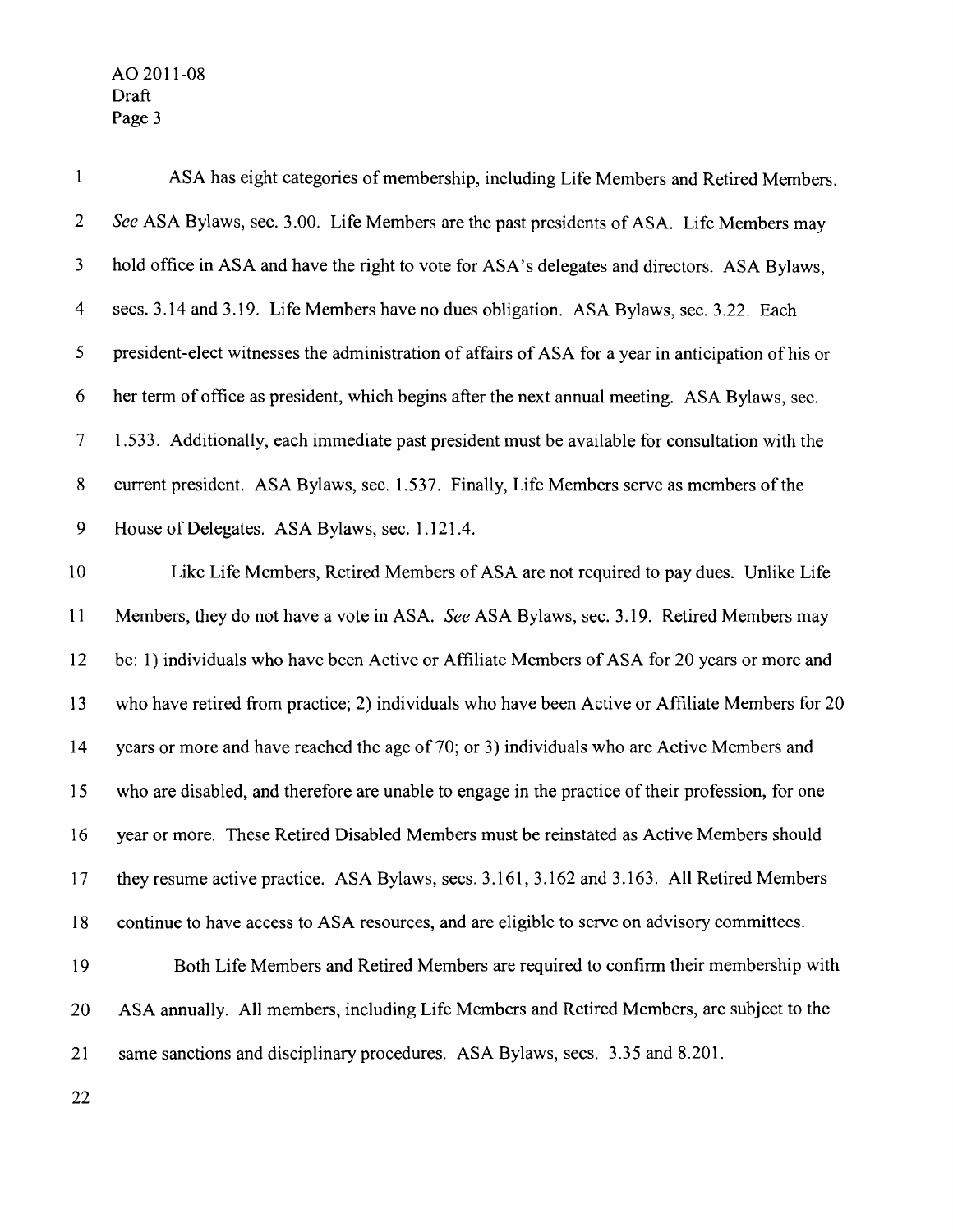$\mathbf{1}$ 

*Question Presented* 

- *2 Do ASA 's Life Members and Retired Members qualify as "members" under Commission 3 regulations, such that they may be solicited by ASAfor contributions to ASAPAC? 4 Legal Analysis and Conclusions*  5 Yes, because ASA is a membership organization, and its Life Members and Retired 6 Members qualify as "members" under Commission regulations, ASA may solicit them for 7 contributions to ASAPAC. 8 The Act prohibits corporations from making any contributions in connection with a 9 Federal election. 2 U.S.C. 441b(a). The Act states, however, that "contribution" does not 10 include "the establishment, administration, and solicitation of contributions to a separate 11 segregated fund to be utilized for political purposes by a ... membership organization." 12 2 U.S.c. 441b(b)(2)(C). *See also* 2 U.S.C. 431(8)(B)(vi) and (9)(B)(v). 13 The Act and Commission regulations delineate the types of persons who may be solicited 14 for contributions to SSFs such as ASAPAC. Such persons comprise the membership 15 organization's "solicitable class." 2 U.S.C. 441b(b)(4); *see also* 11 CFR 114.1(j). The 16 solicitable class of an incorporated "membership organization," which is a type of organization 17 that is membership-based rather than stockholder-based, such as a trade association, cooperative, 18 corporation without capital stock, or a local, national, or international labor organization, 19 includes its "members," as well as its executive and administrative personnel, and their families. 20 2 U.S.C. 441b(b)(4)(C); 11 CFR 114.7 and 114.8. 21
- 22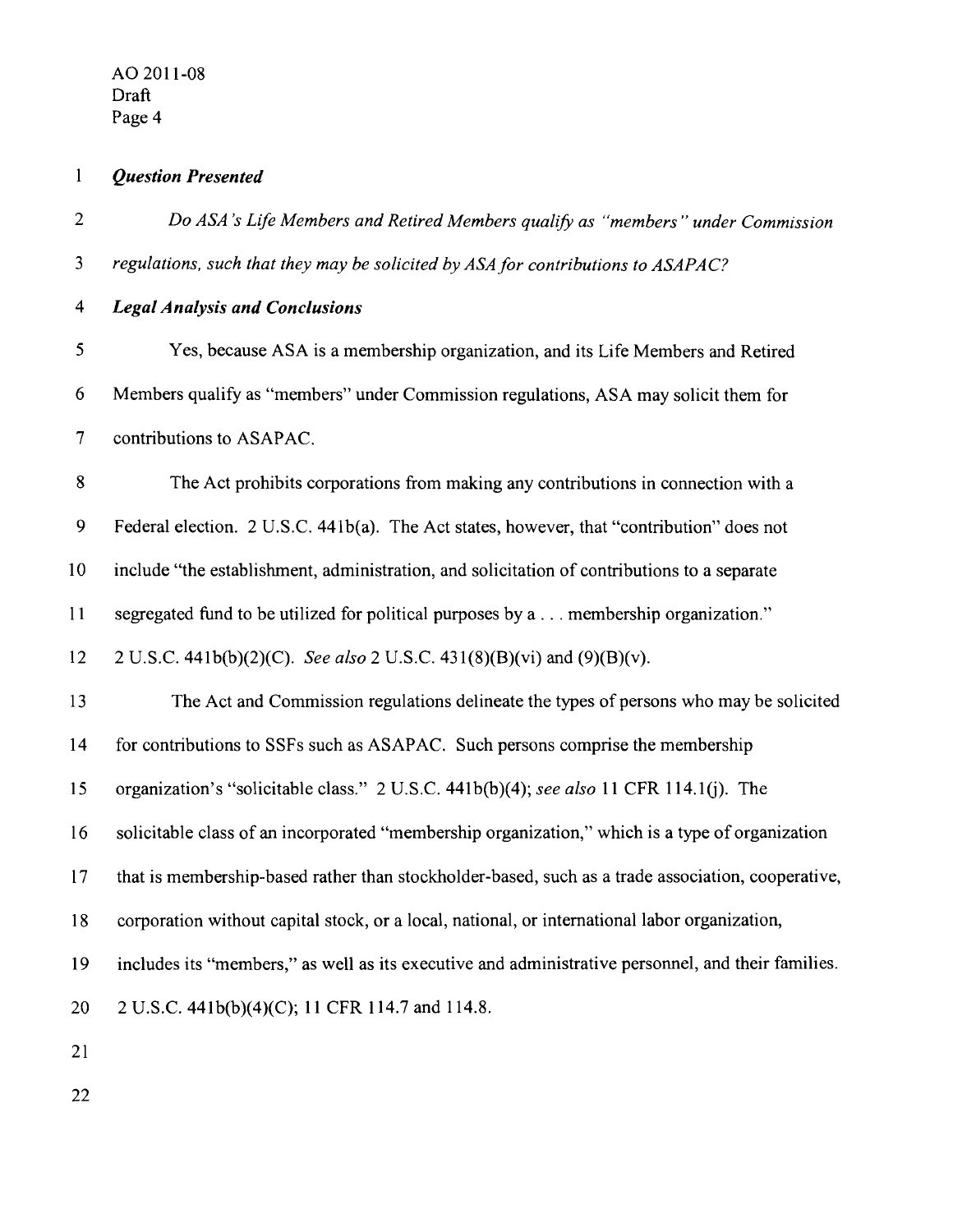| $\mathbf{1}$            | 1. ASA is a "Membership Organization"                                                                 |
|-------------------------|-------------------------------------------------------------------------------------------------------|
| $\overline{2}$          | In determining whether an organization's members qualify as "members" under                           |
| 3                       | Commission regulations, the Commission must first determine whether the organization itself is        |
| $\overline{\mathbf{4}}$ | a "membership organization" under the Act and Commission regulations. <sup>3</sup> See 11 CFR 100.134 |
| 5                       | and $114.1(e)(1)$ .                                                                                   |
| 6                       | A "membership organization" is a trade association, cooperative, or corporation without               |
| $\overline{7}$          | capital stock that:                                                                                   |
| 8                       | (1) Is composed of members, some or all of whom are vested with the power and                         |
| 9                       | authority to operate or administer the organization, pursuant to the organization's articles,         |
| 10                      | bylaws, constitution or other formal organizational documents;                                        |
| 11                      | (2) Expressly states the qualifications and requirements for membership in its articles,              |
| 12                      | bylaws, constitution or other formal organizational documents;                                        |
| 13                      | (3) Makes its articles, bylaws, constitution, or other formal organizational documents                |
| 14                      | available to its members upon request;                                                                |
| 15                      | (4) Expressly solicits persons to become members;                                                     |
| 16                      | (5) Expressly acknowledges the acceptance of membership, such as by sending a                         |
| 17                      | membership card or including the member's name on a membership newsletter list; and                   |
| 18                      | (6) Is not organized primarily for the purpose of influencing the nomination for election,            |
| 19                      | or election, of any individual for Federal office.                                                    |

<sup>&</sup>lt;sup>3</sup> In previous advisory opinions, the Commission did not determine whether ASA is a membership organization. Rather the Commission treated ASA as a membership organization in Advisory Opinion 2000-03 (American Society of Anesthesiologists), and detennined ASA to be both a trade association and a federation of trade associations in Advisory Opinion 1994-19 (American Society of Anesthesiologists); *see also* Advisory Opinion 1988-43 (American Society of Anesthesiologists).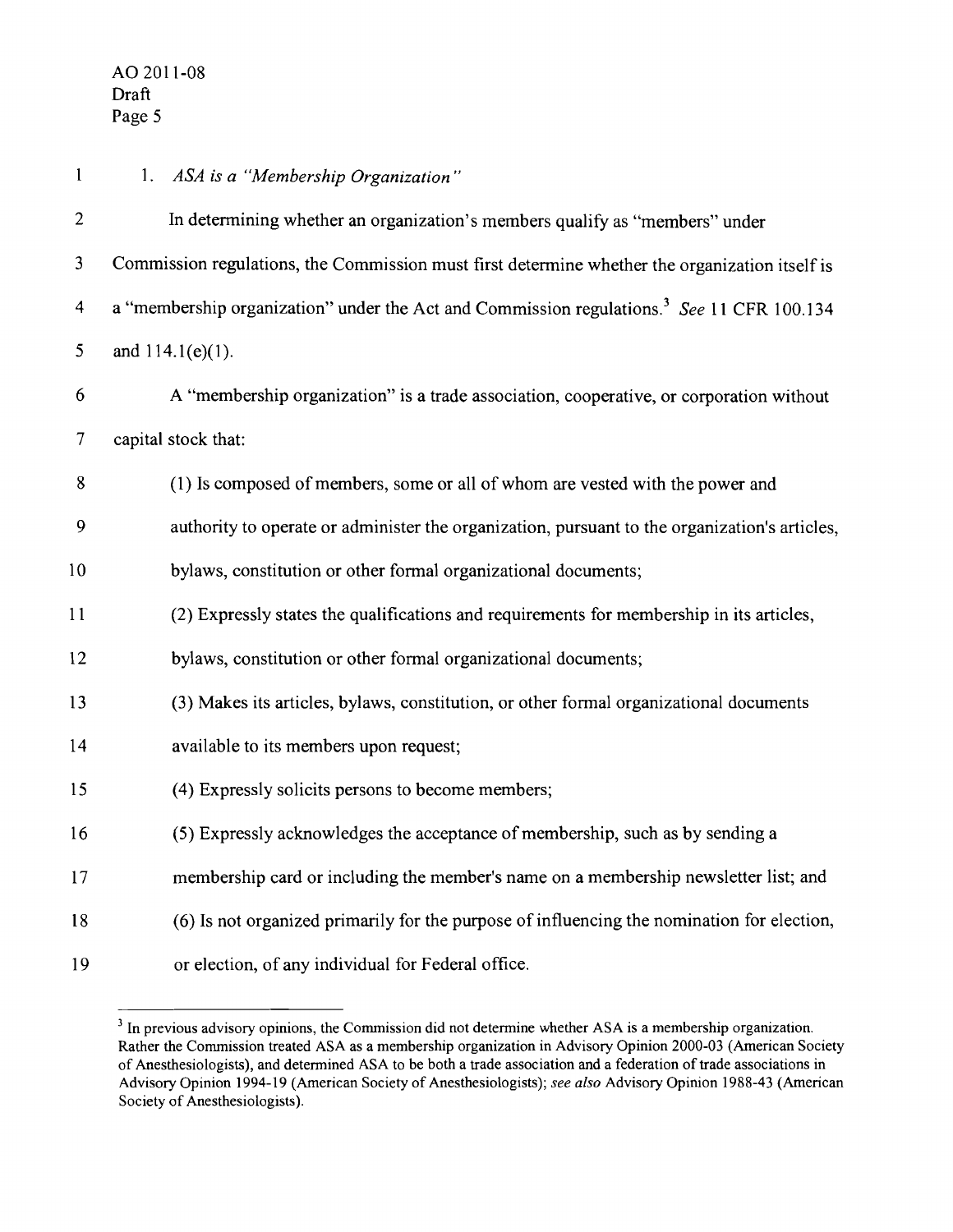$\mathbf{1}$ 11 CFR 114.1(e)(l)(i)-(vi); *see also* 11 CFR 100.134.

2 The facts presented indicate that ASA qualifies as a membership organization under the 3 Commission's regulations. ASA is a trade association<sup>4</sup> composed of eight types of members, 4 two of which (Life Members and Active Members) are vested with the power and authority to 5 operate or administer the organization as elected members of the House of Delegates pursuant to 6 ASA's Bylaws. *See* ASA Bylaws, sec. 1.00. The requirements of each category of membership 7 are clearly set forth in the ASA Bylaws, Section 3.00, which are available to members on the 8 "members only" section of ASA's web site. ASA invites prospective members to join the 9 organization, and these prospects must affirmatively accept that invitation. Upon acceptance of 10 membership, ASA sends a confirmation of membership in the form of a membership card and 11 lists the new member in the Member Directory on the "members only" section of ASA's web 12 site. Finally, ASA is not organized primarily for the purpose of influencing the nomination for 13 election or election of any individual to Federal office. ASA's purpose is to associate and 14 affiliate into one organization physicians who are engaged or interested in the practice of 15 anesthesiology; to encourage specialization in the field; to raise the standards of the specialty; to 16 protect the public against irresponsible and unqualified practitioners in the field; to edit and 17 publish publications in the field; and to further the specialty of anesthesiology. *See* ASA Bylaws, 18 sec. 1.00. Accordingly, the Commission concludes that ASA is a membership organization 19 within the meaning of **11** CFR 100.134 and 114.1 (e).

*<sup>4</sup> See* Advisory Opinion 1994-19 (American Society of Anesthesiologists) (ASA is both a trade association and a federation of trade associations).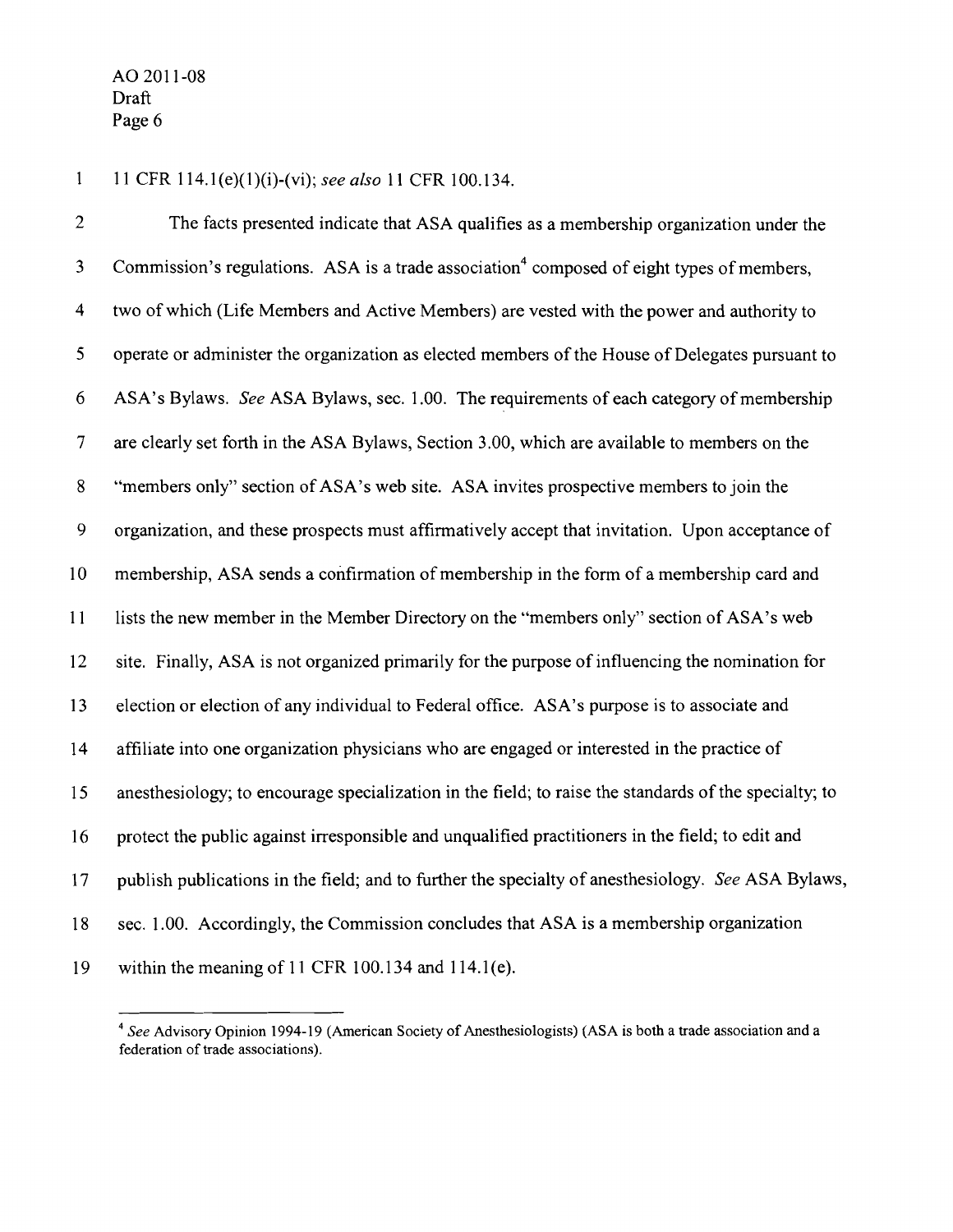| $\mathbf{1}$            | 2. ASA's Life Members Are "Members" Under Commission Regulations and May Be                   |
|-------------------------|-----------------------------------------------------------------------------------------------|
| $\overline{c}$          | Solicited for Contributions to ASAPAC.                                                        |
| 3                       | Although the Act does not define the term "member," Commission regulations at 11 CFR          |
| $\overline{\mathbf{4}}$ | $100.134(f)$ and $114.1(e)(2)$ provide that the term "members" includes all persons who are   |
| 5                       | currently satisfying the requirements for membership in a membership organization,            |
| 6                       | affirmatively accept the membership organization's invitation to become a member, and either: |
| 7                       | (1) Have some significant financial attachment to the membership organization, such as a      |
| 8                       | significant investment or ownership stake; or                                                 |
| 9                       | (2) Pay membership dues at least annually, of a specific amount predetermined by the          |
| 10                      | organization; or                                                                              |
| 11                      | (3) Have a significant organizational attachment to the membership organization which         |
| 12                      | includes: affirmation of membership on at least an annual basis; and direct participatory     |
| 13                      | rights in the governance of the organization. For example, such rights could include the      |
| 14                      | right to vote directly or indirectly for at least one individual on the membership            |
| 15                      | organization's highest governing board; the right to vote directly for organization           |
| 16                      | officers; the right to vote on policy questions where the highest governing body of the       |
| 17                      | membership organization is obligated to abide by the results; the right to approve the        |
| 18                      | organization's annual budget; or the right to participate directly in similar aspects of the  |
| 19                      | organization's governance.                                                                    |
| 20                      | 11 CFR 114.1(e)(2)(i)-(iii); see also 11 CFR 100.134.                                         |
| 21                      | Life Members are former presidents of ASA, and must annually confirm their acceptance         |
|                         |                                                                                               |

22 of membership in ASA. Life Members have the right to vote in ASA's elections for delegates to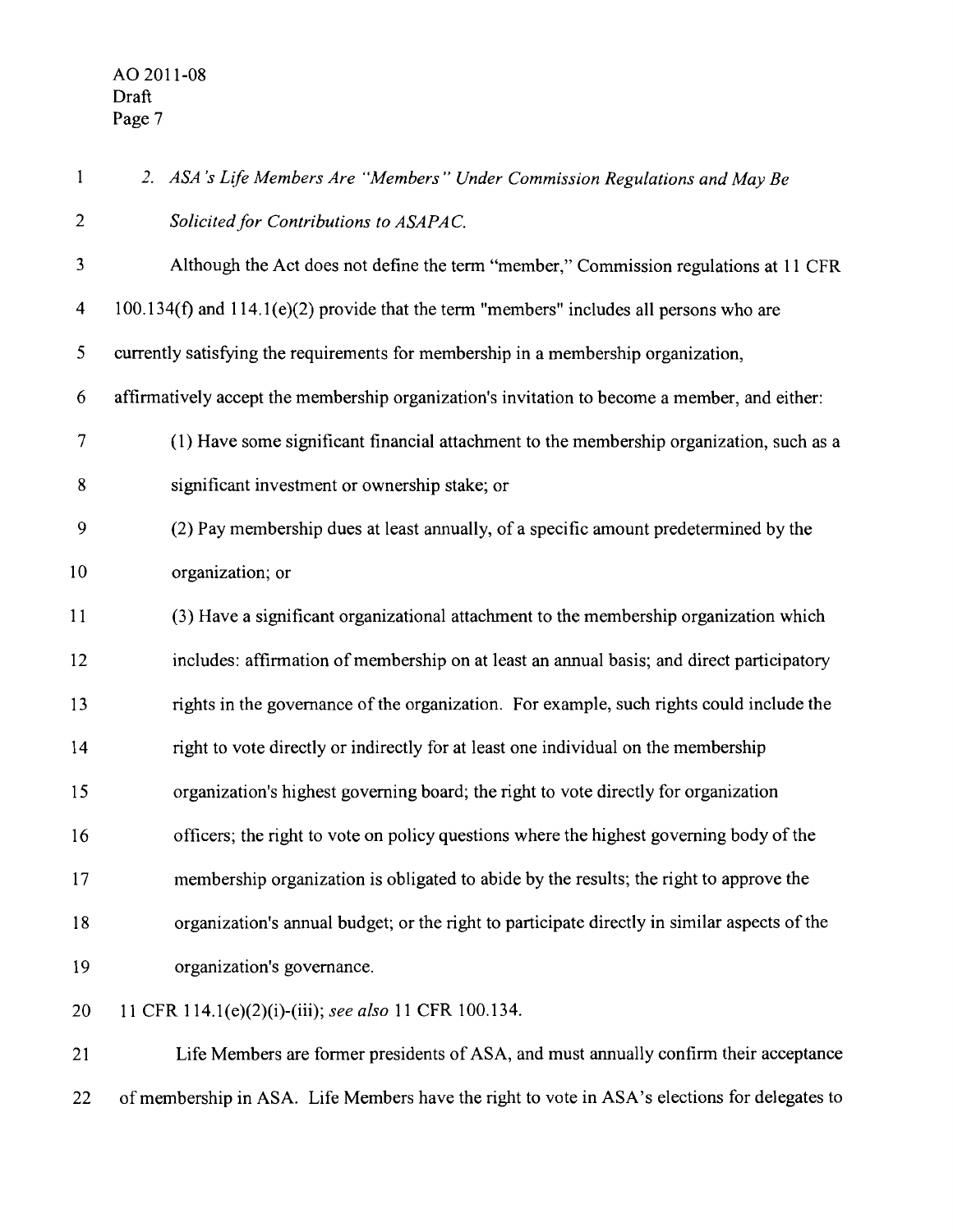| $\mathbf{1}$   | the House of Delegates, ASA's highest governing body. ASA Bylaws, sec. 3.19. Life Members        |
|----------------|--------------------------------------------------------------------------------------------------|
| $\overline{c}$ | are, themselves, nonvoting members of the House of Delegates. ASA Bylaws, sec. 1.12.             |
| $\mathbf{3}$   | Additionally, each immediate past president is a voting member of the Board of Directors, and    |
| 4              | must be available for consultation to the current president. ASA Bylaws, secs. 1.21 and 1.537.   |
| 5              | Accordingly, Life Members qualify as "members" under Commission regulations because              |
| 6              | they (1) currently satisfy the requirements for membership in a membership organization,         |
| 7              | (2) affirmatively accept membership in ASA, and (3) have a significant organizational            |
| 8              | attachment to the membership organization. See 11 CFR 114.1(e)(2) and (e)(2)(iii) and            |
| 9              | 100.134(f) and $(f)(3)$ .                                                                        |
| 10             | ASA's Retired Members Are "Members" of ASA Under Commission Regulations and<br>3.                |
| 11             | May Be Solicited for Contributions to ASAPAC                                                     |
| 12             | Like Life Members, Retired Members currently satisfy ASA's membership requirements,              |
| 13             | annually accept the invitation to maintain membership in ASA, and have no further dues           |
| 14             | obligation to ASA. See ASA Bylaws, sec. 3.22. Unlike Life Members, however, Retired              |
| 15             | Members do not have the right to vote in elections to the ASA's House of Delegates. As such,     |
| 16             | Retired Members do not have the same organizational attachment to ASA as Life Members, nor       |
| 17             | do they pay dues on a regular basis, or have another significant financial attachment such as an |
| 18             | ownership stake in ASA. Accordingly, Retired Members do not satisfy the criteria to be           |
| 19             | "members" set out at 11 CFR 114.1(e)(2) and $100.134(f)$ .                                       |
| 20             | However, the regulations at 11 CFR 100.134 $(g)$ and 114.1 $(e)(3)$ permit the Commission        |
| 21             | to determine on a case-by-case basis that persons who do not precisely meet the requirements of  |
| 22             | sections $100.134(f)$ and $114.1(e)(2)$ nevertheless qualify as "members" because those persons  |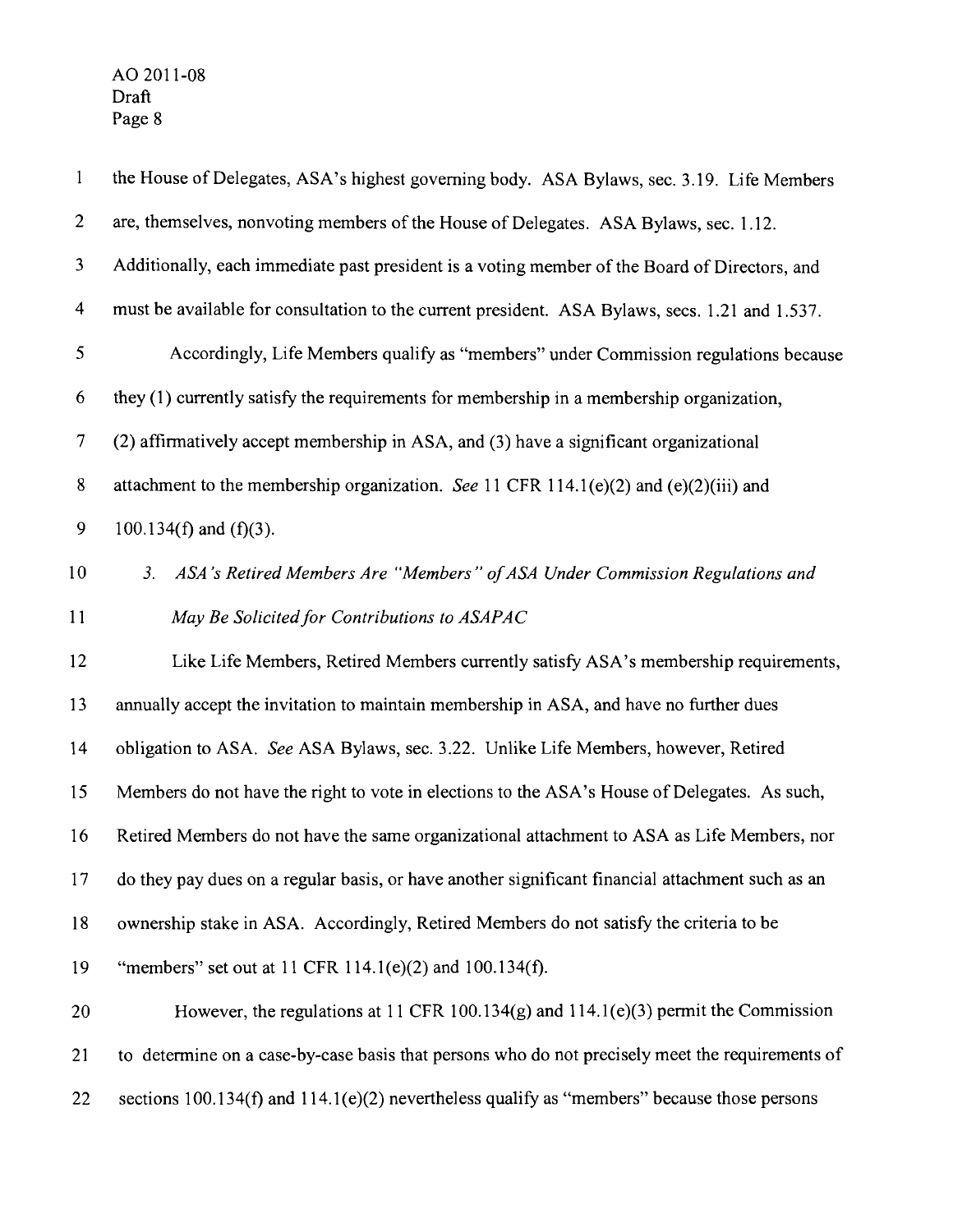$\mathbf{1}$ have a relatively enduring and independently significant financial or organizational attachment to 2 the organization. For example, the rules recognize that long-term dues paying members who 3 qualify for lifetime membership status with little or no dues obligation, and retired members, 4 may be considered "members."

5 The requirements for two of the three types of ASA's Retired memberships are very 6 similar: an individual must have paid dues for at least 20 years and must either I) be retired from 7 the practice of anesthesiology; or 2) have reached age 70. Because these types of Retired 8 Members are "long term dues paying members," the Commission determines that they qualify as 9 "members" under **II** CFR 100. 134(g) and 114.1 (e)(3) and that they may be solicited by ASA for 10 contributions to ASAPAC.

**II** The third type of Retired Members are "Active Members who are disabled and therefore 12 unable to engage in the practice of their profession for one year or more" and who, at their 13 request, are placed in Retired membership status. Once they become Retired Members, these 14 individuals no longer have the right to vote in elections to ASA's House of Delegates, nor are 15 they required to continue to pay dues while they are retired. They have, however, the same 16 access to the member benefit resources that they had as Active Members. These resources 17 include: I) access to the "members only" section of ASA's web site; 2) access to a searchable 18 online Member Directory; 3) online access to ASA's peer-reviewed monthly journal; 19 4) discounted access to ASA's annual meeting; 5) representation and updates on Federal and 20 State legislative and regulatory issues; and 6) library services and literature searches. Further, 21 these individuals are subject to sanction by ASA, even while they are retired. Additionally, 22 these, like all Retired Members, are eligible for appointment to ASA's advisory committees. The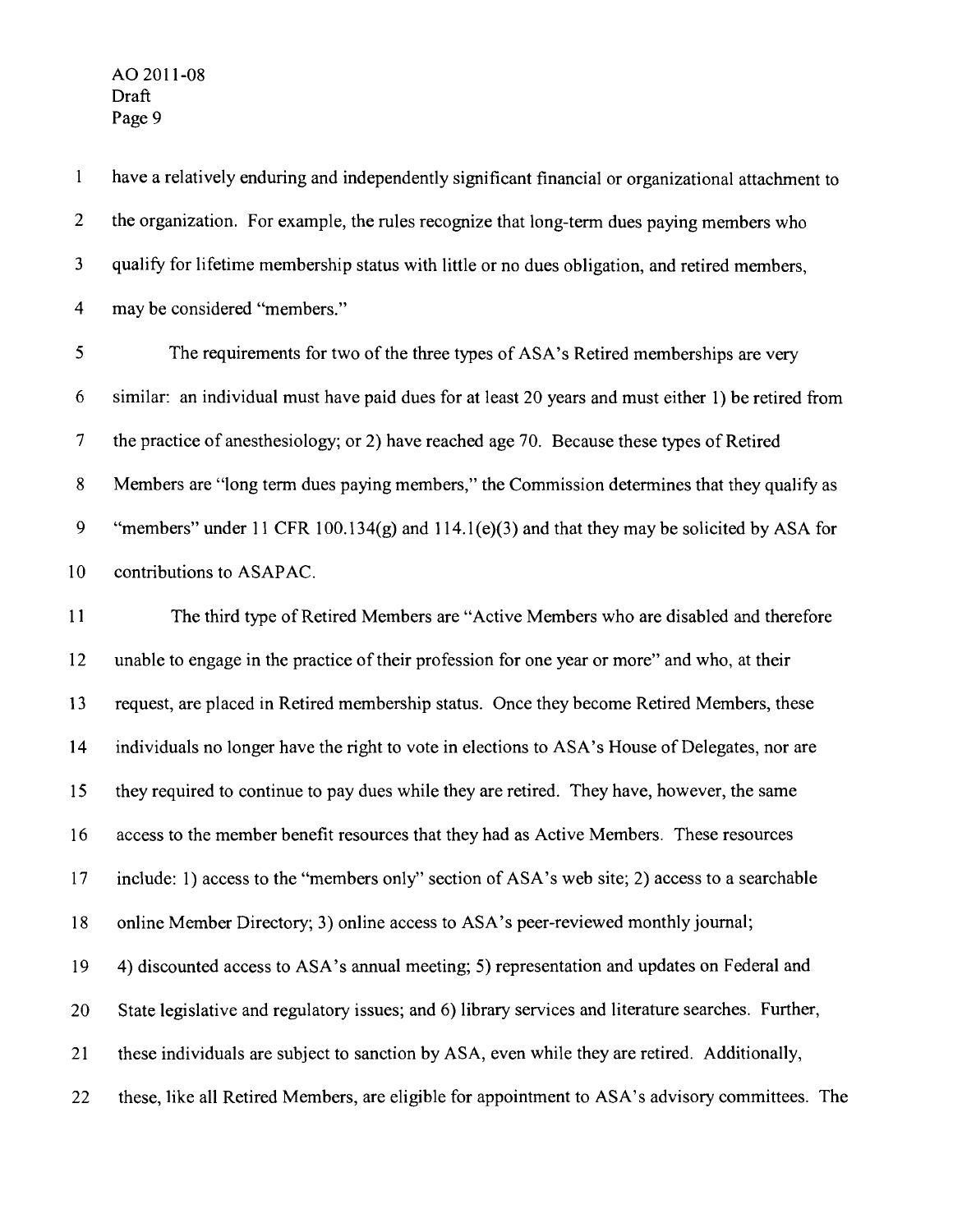AO 2011-08 Draft

 $\mathbf{1}$ decisions of the committees, while subject to approval by the House of Delegates, are often 2 approved as a matter of course. When such members resume active practice, they must notify 3 ASA and be reinstated as Active Members. *See* ASA Bylaws, sec. 3.163. 4 In Advisory Opinion 2008-21 (CME Group, Inc.), the Commission determined that even 5 when a member of the Chicago Board of Trade ( "CBOT") had temporarily transferred to certain 6 other entities his seat on CBOT, that individual remained a solicitable "member" of CBOT for 7 the purposes of Commission regulations. The Commission reasoned that "while they do not 8 exercise most of the prerogatives of membership ... they have reversionary interests in the 9 membership and may reacquire those prerogatives." The Commission concluded that the 10 "ownership interests, the reversionary interests and their ability to exercise certain prerogatives 11 associated with membership even while the transfers remain in effect," demonstrated a relatively 12 enduring and independently significant financial attachment. 13 Similarly, in this instance, while the disabled Retired Members have given up their 14 Active Memberships in ASA, they have a reversionary interest in that they must be reinstated as 15 Active Members if they return to practice and wish to maintain membership in ASA. Further, 16 while these members are retired, they continue to be eligible to serve on ASA's Advisory 17 Committees, have full access to ASA membership benefits described above and remain subject 18 to sanction by ASA. Accordingly, given these facts, the Commission concludes that these 19 disabled Retired Members maintain relatively enduring and independently significant 20 organizational attachments to ASA. *See* Advisory Opinions 2008-21 (CME Group, Inc.) and 21 2003-13 (OPHTHPAC). Thus, ASA may solicit these members for contributions to ASAPAC.

Page 10